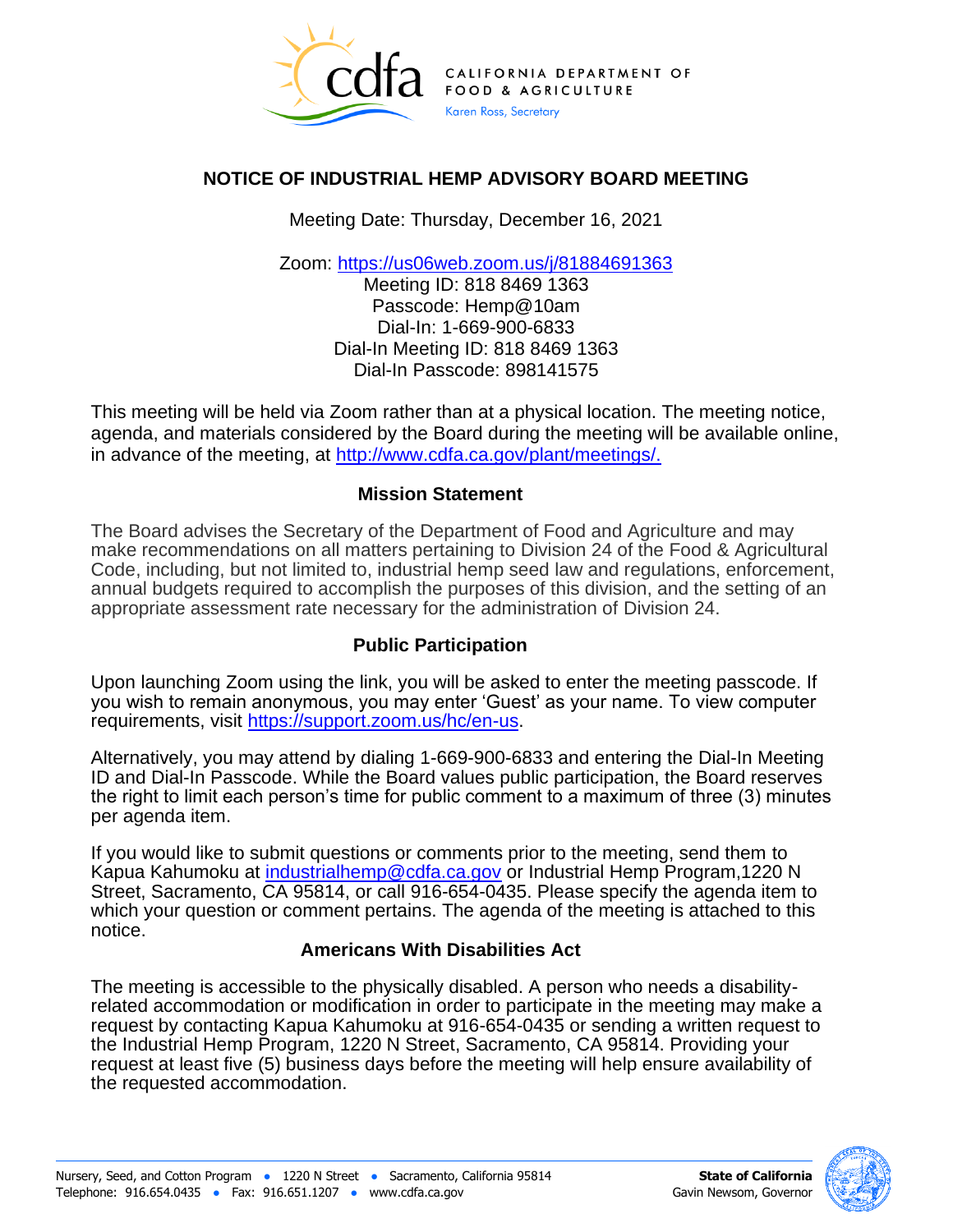

# **Industrial Hemp Advisory Board Meeting Agenda**

Meeting Date: Thursday, December 16, 2021

Zoom: [https://us06web.zoom.us/j/81884691363](https://gcc02.safelinks.protection.outlook.com/?url=https%3A%2F%2Fus06web.zoom.us%2Fj%2F81884691363&data=04%7C01%7CKapua.Kahumoku%40cdfa.ca.gov%7C27e63af8ab30462a22b808d9ab84a2ce%7Cafdfd251a22248978cbaae68cabfffbc%7C0%7C0%7C637729408430048892%7CUnknown%7CTWFpbGZsb3d8eyJWIjoiMC4wLjAwMDAiLCJQIjoiV2luMzIiLCJBTiI6Ik1haWwiLCJXVCI6Mn0%3D%7C3000&sdata=pFO%2FTnukRkQEnAclZ6KYomt%2FU84K9zHsfcdrQVAgg0I%3D&reserved=0)

Meeting ID: 818 8469 1363 Passcode: Hemp@10am Dial-In: 1-669-900-6833 Dial-In Meeting ID: 818 8469 1363 Dial-In Passcode: 898141575

All matters noticed on this agenda may be considered for action and taken in any order at the discretion of the Board Chair. Any item not so noticed will not be considered or discussed.

| Approx. | Item |
|---------|------|
| Time    | No.  |

- 10:00 a.m. (1) CALL TO ORDER
	- (2) ROLL CALL AND INTRODUCTIONS
	- (3) WELCOME AND OPENING REMARKS
		- **Richard Soria** *Chair, Industrial Hemp Advisory Board*
		- **Joshua Kress** *Branch Chief, Pest Exclusion, CDFA*
- 10:10 a.m. (4) BRIEF PROGRAM ACTIVITIES UPDATE
	- **CDFA Industrial Hemp Program Staff**
- 10:25 a.m. (5) REPORT ON BUDGET AND REGISTRATION
	- **CDFA Industrial Hemp Program Staff**
	- **Rob Porcella** *Industrial Hemp Advisory Board Member*
- 10:45 a.m. (6) REPORT ON RULES AND REGULATIONS
	- **Jack Norton** *Industrial Hemp Advisory Board Member*
	- **Rob Porcella** *Industrial Hemp Advisory Board Member*
- 12:45 p.m. (7) BREAK (15 minutes)